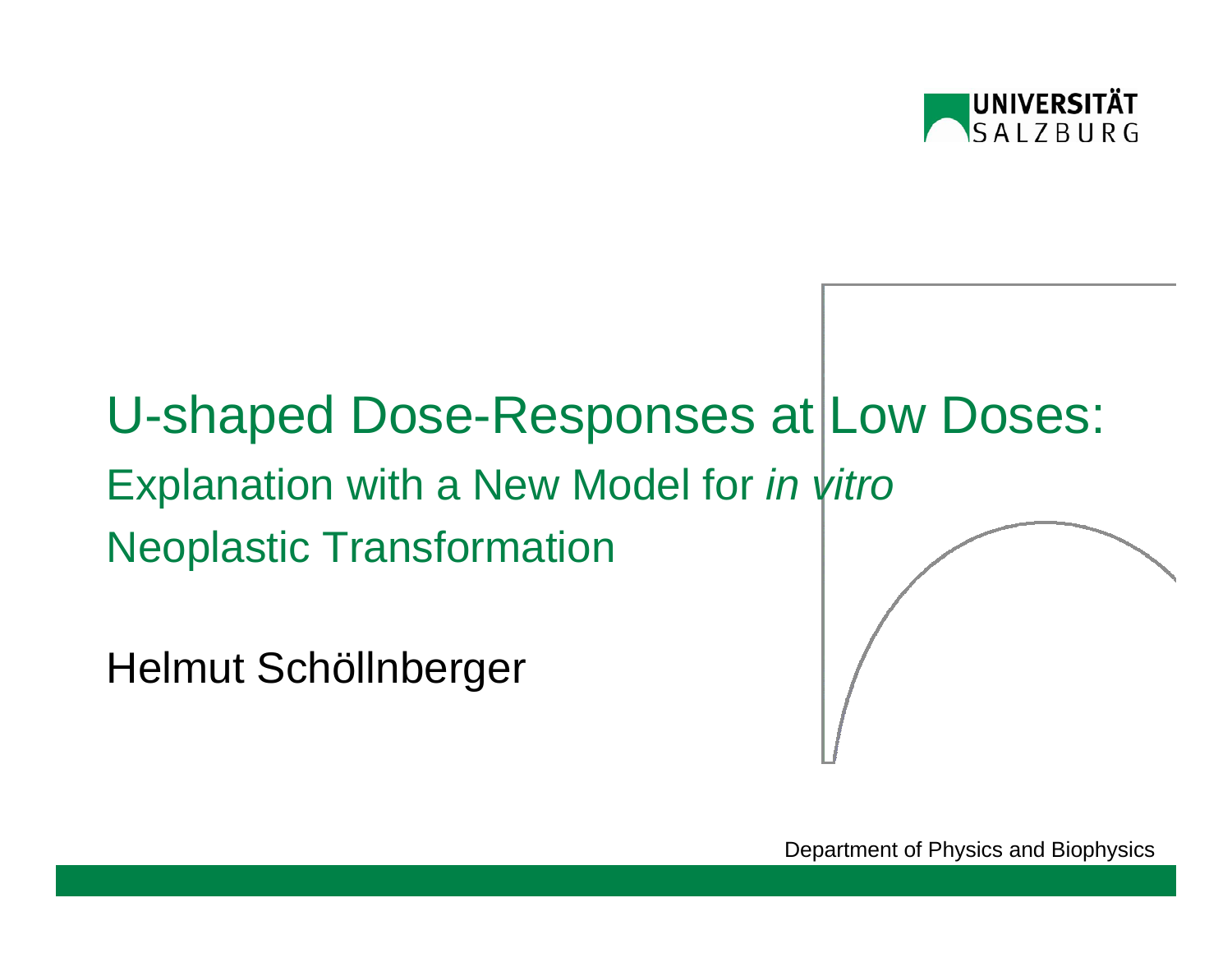

# **Contents**

- $\blacksquare$  Update on work with the State Vector Model
	- Calculation of uncertainties
- New model for *in vitro* neoplastic transformation
	- The model
	- Low dose HRS and IRR
	- -Protective apoptosis-mediated bystander effect
	- Model fits
	- Monte Carlo simulations
	- Conclusions and Outlook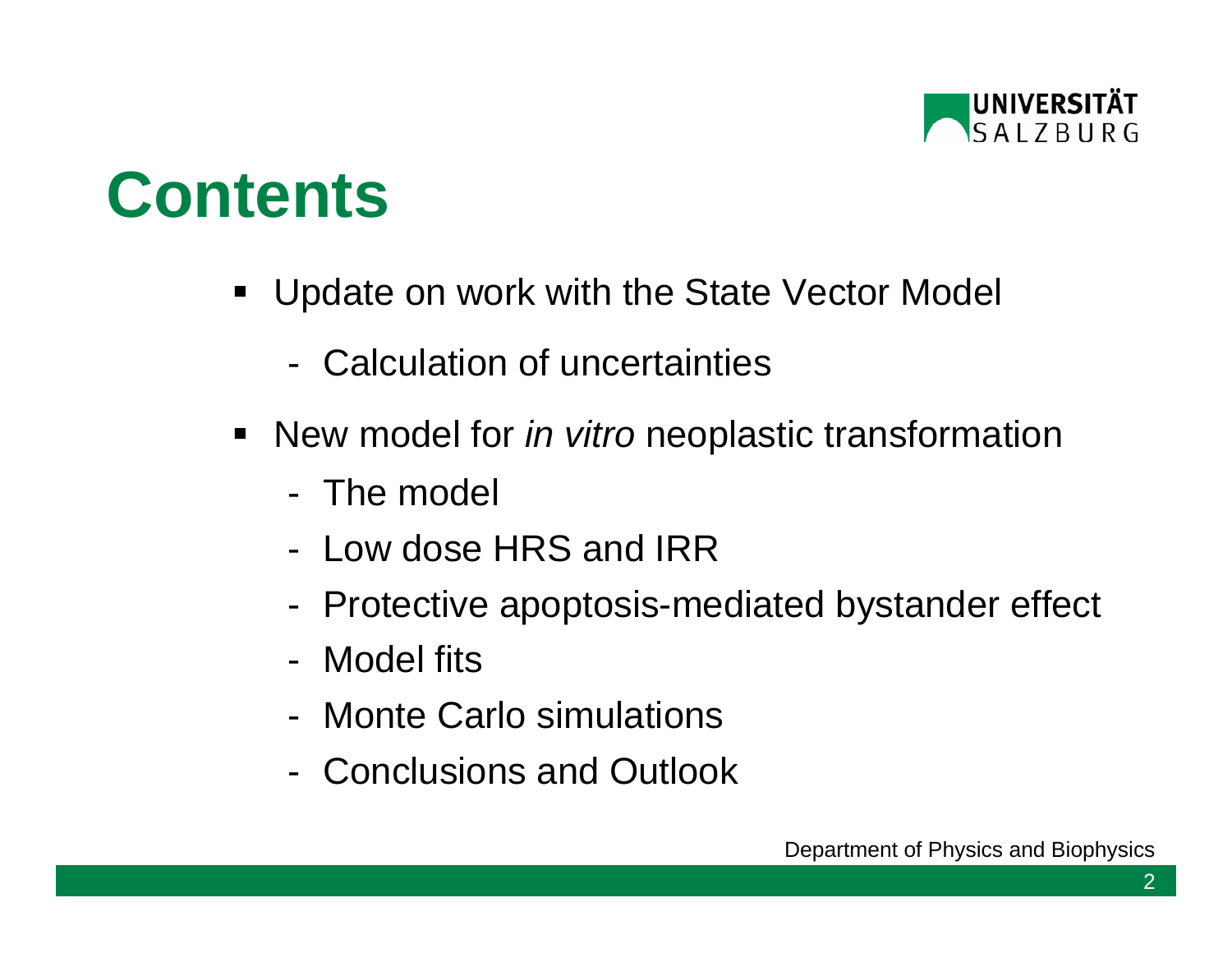

## **State Vector Model**

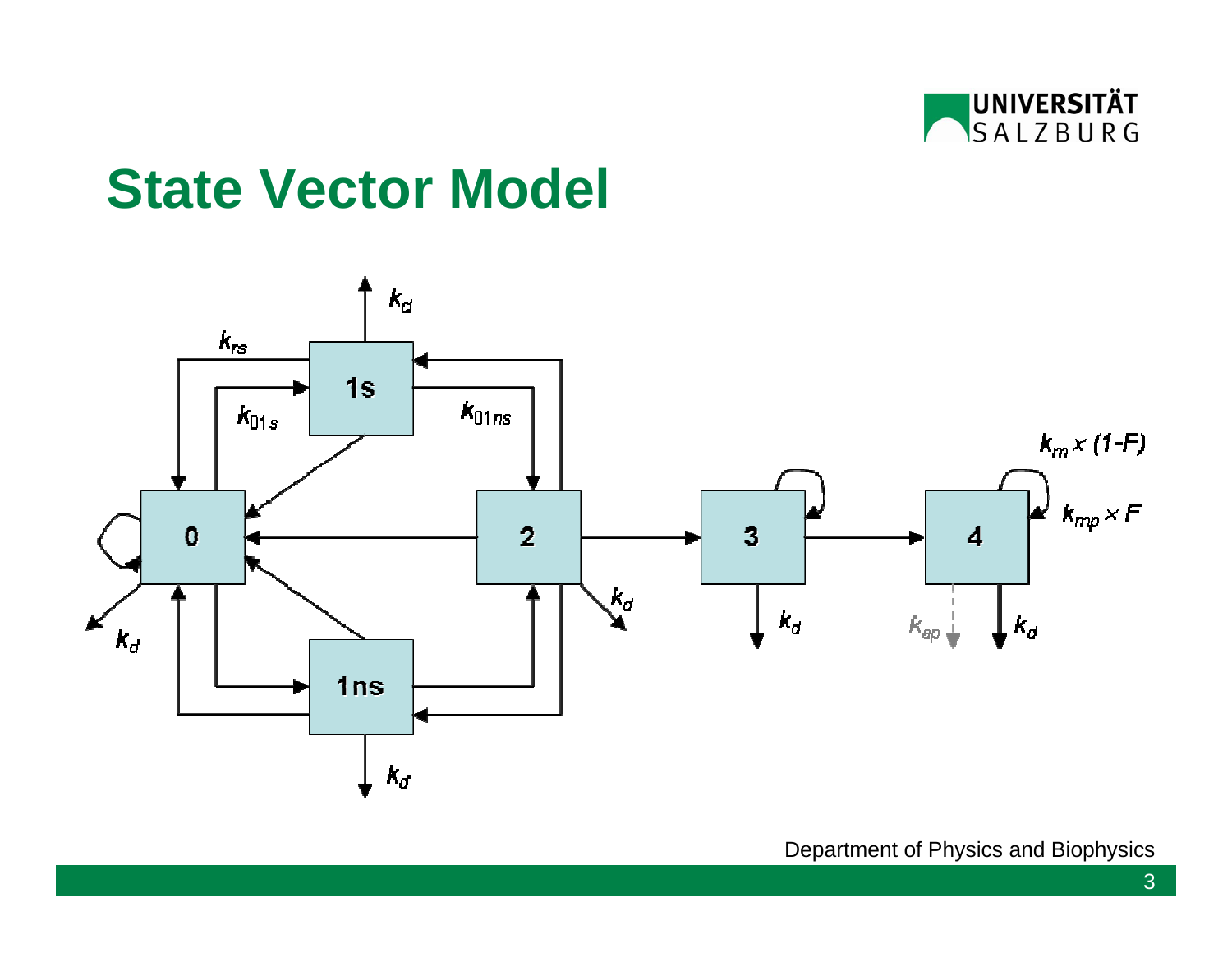

## **Bystander-induced apoptosis** For low-LET radiation

- $\blacksquare$ **P**rotective **A**poptosis-**M**ediated process (PAM)
- $\blacksquare$ PAM can eliminate cells in State 4

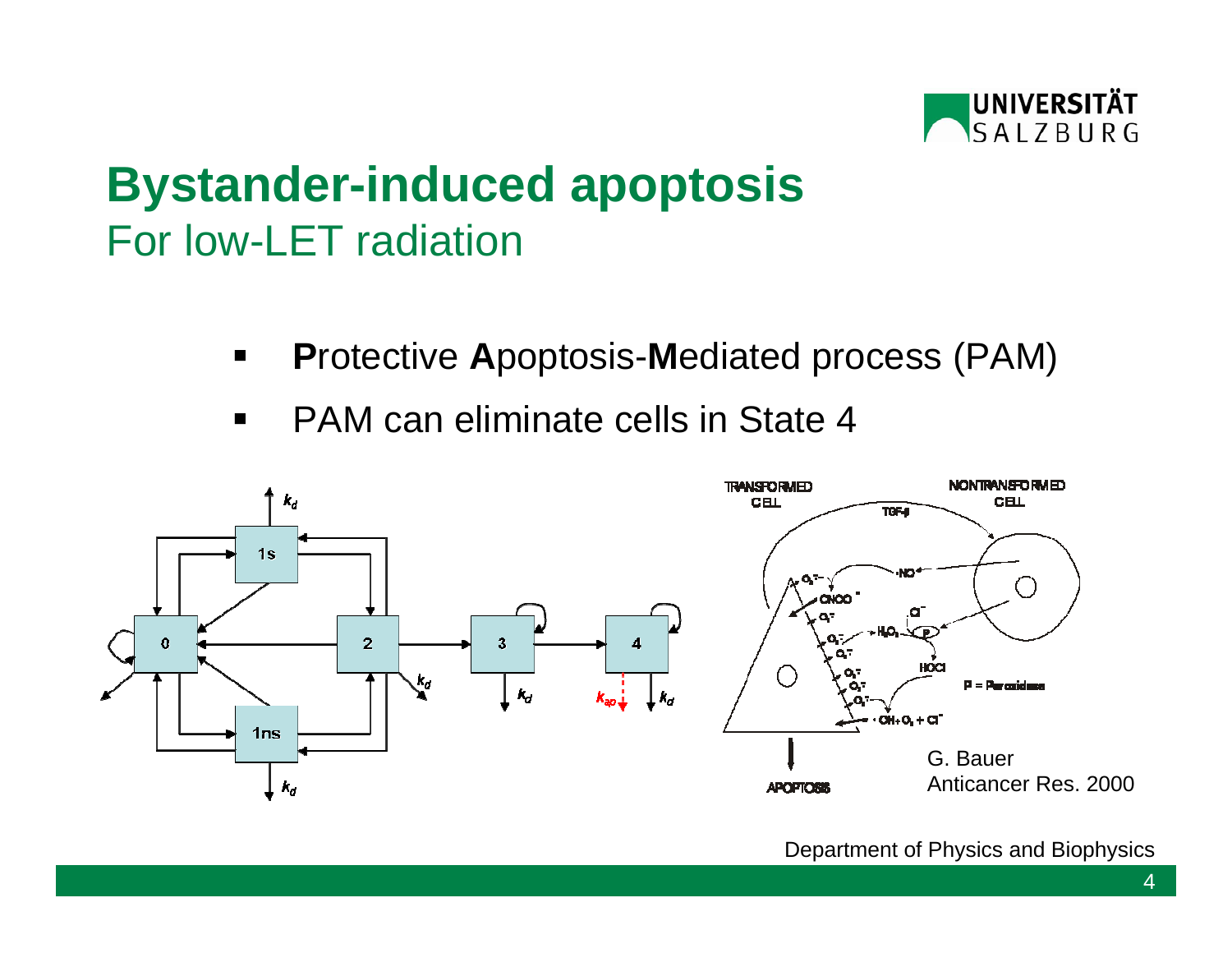

## **Data by Redpath et al.** Radiat. Res. 2001

- $\blacksquare$ CGL1 cells, γ-rays, neoplastic transformation
- $\blacksquare$  Irradiation period: 3.3 mGy/min for *D* <sup>≤</sup> 100 mGy cell doubling time of 20 hrs
- $\blacksquare$ 1 day holding period: 20 hrs
- $\blacksquare$ 10 days exponential growth: 20 hrs
- $\blacksquare$ Confluent growth until day 26: 38 days

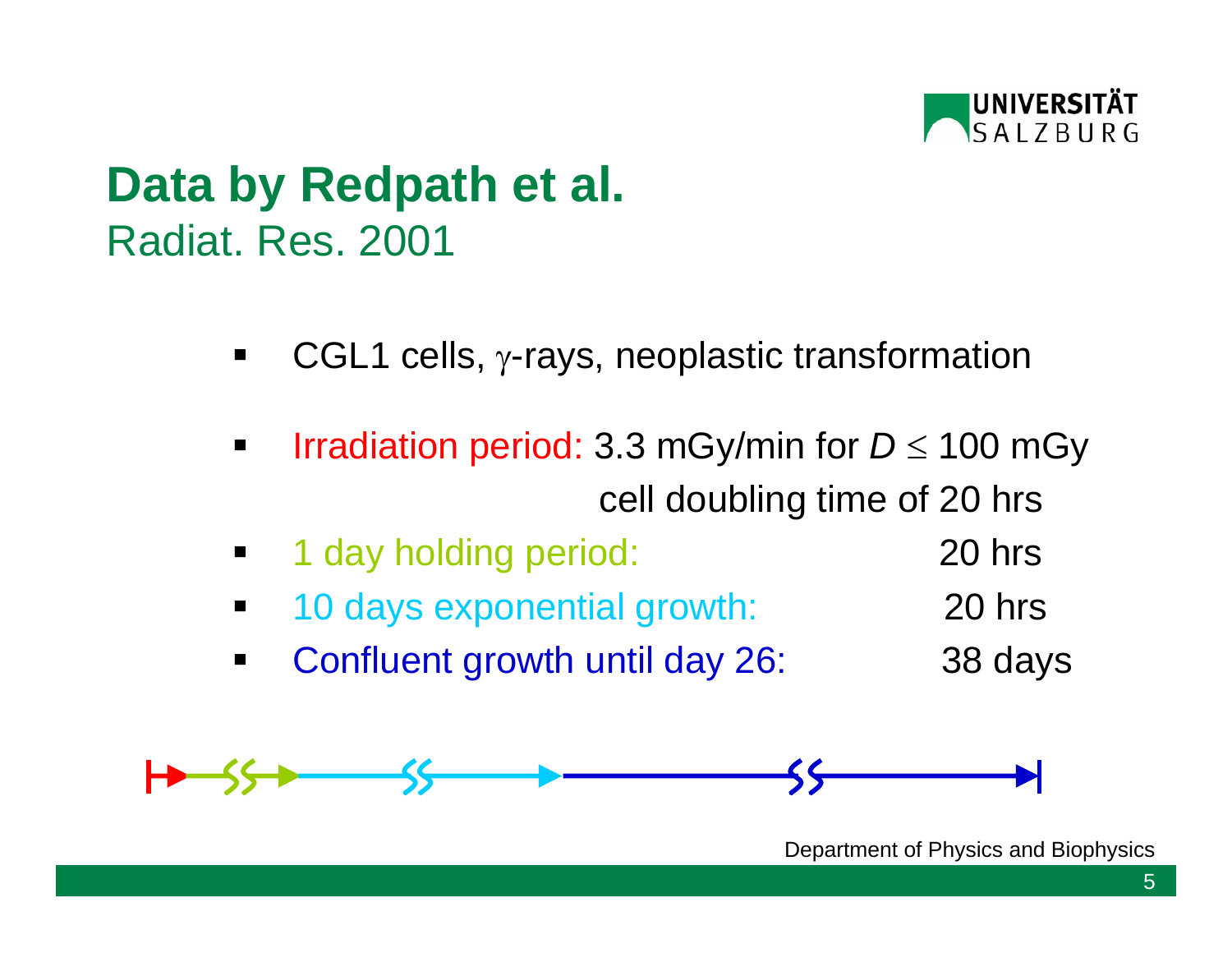

## **Fit approach**

• TFSC = 
$$
\frac{N_{4}(t_{end})}{N_{0}(t_{end})+N_{1s}(t_{end})+N_{1ns}(t_{end})+N_{2}(t_{end})+N_{3}(t_{end})+N_{4}(t_{end})}
$$

- **Fit model without PAM** to control and high dose data ("direct contribution")
- **Fit model with PAM** to all data points for delayed plating: 1 to 3 free parameters: *kap*, *tap\_on*, *tap\_off* ("total contribution")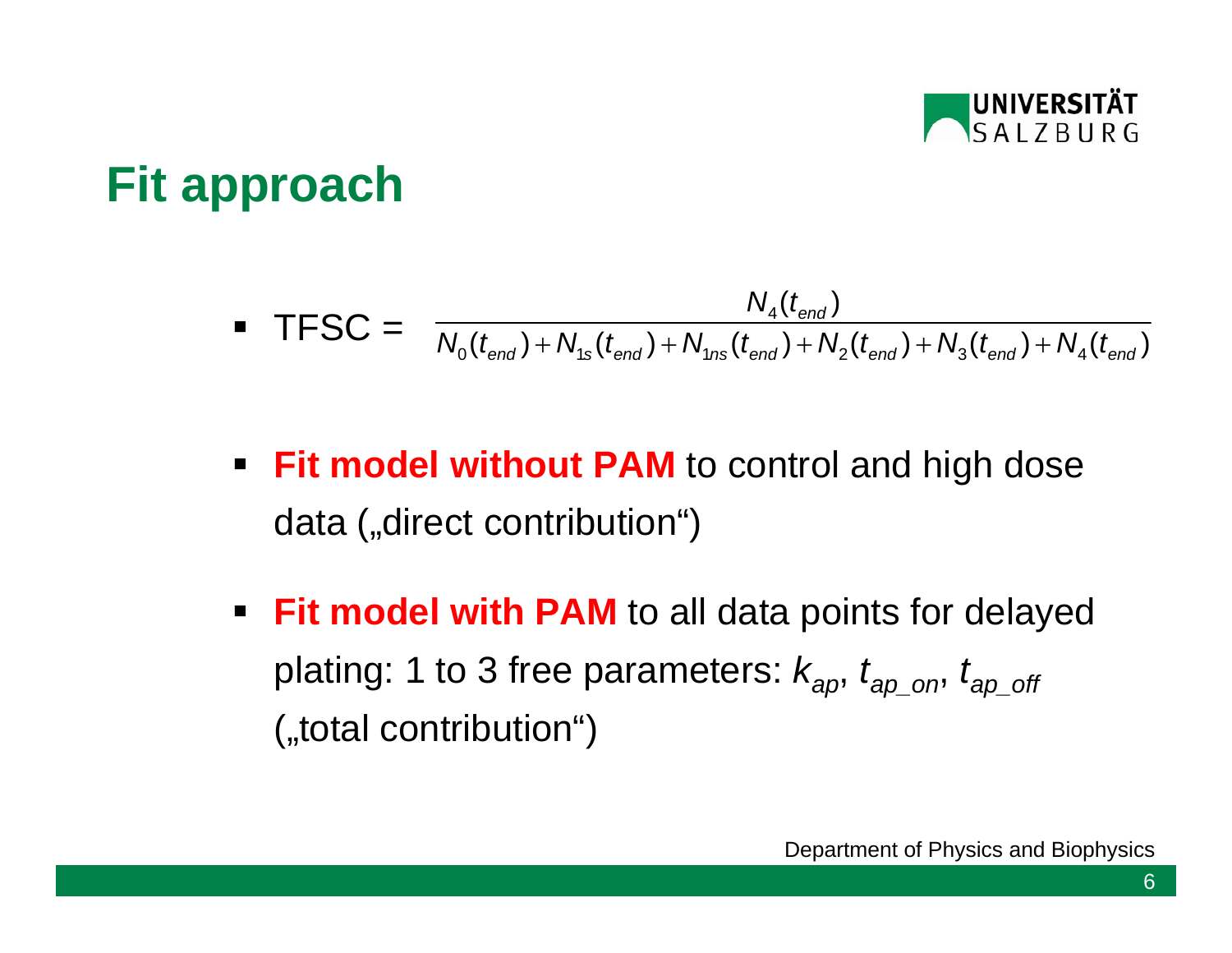

#### **Data by Redpath et al.**

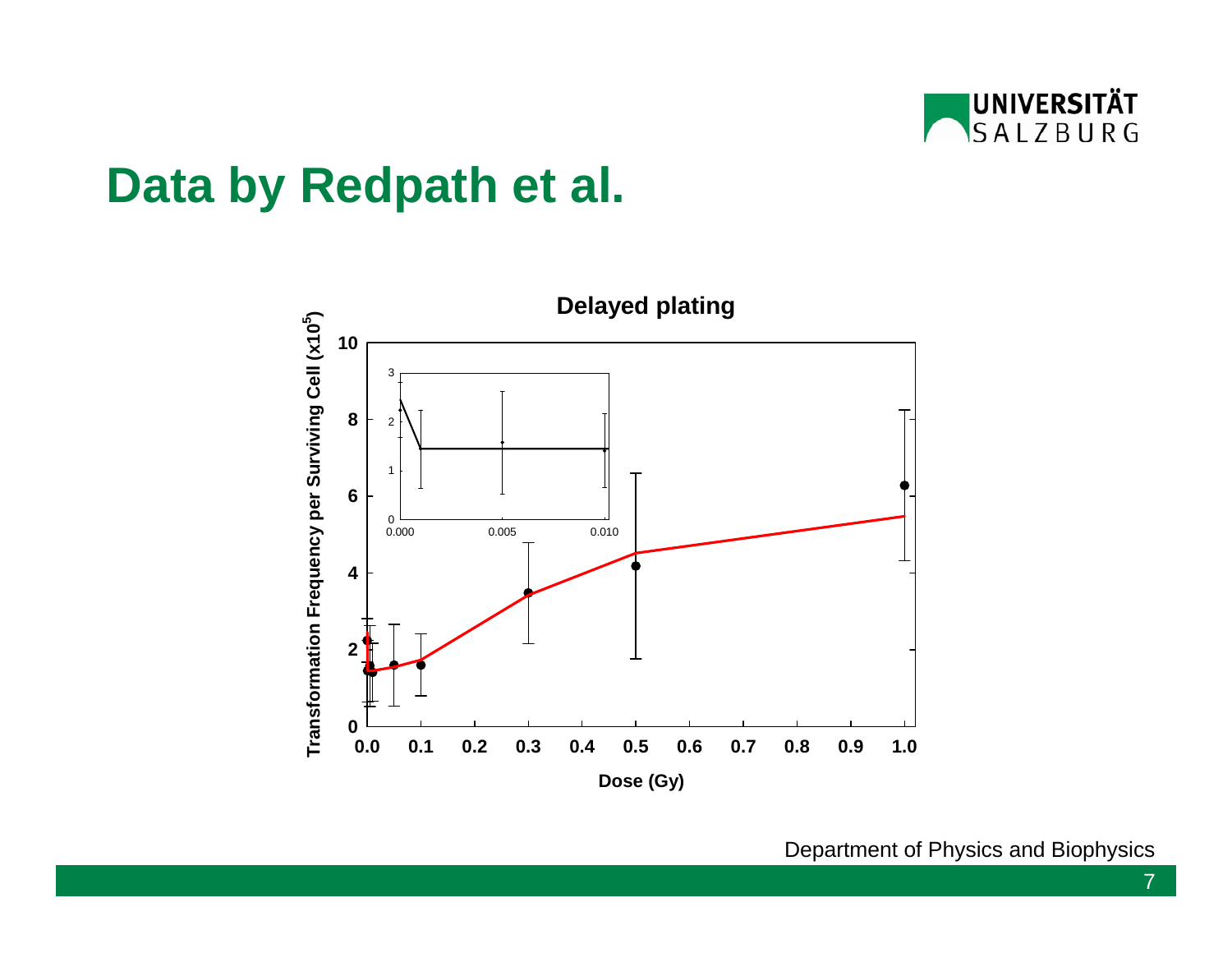

## **Data by Redpath et al.**

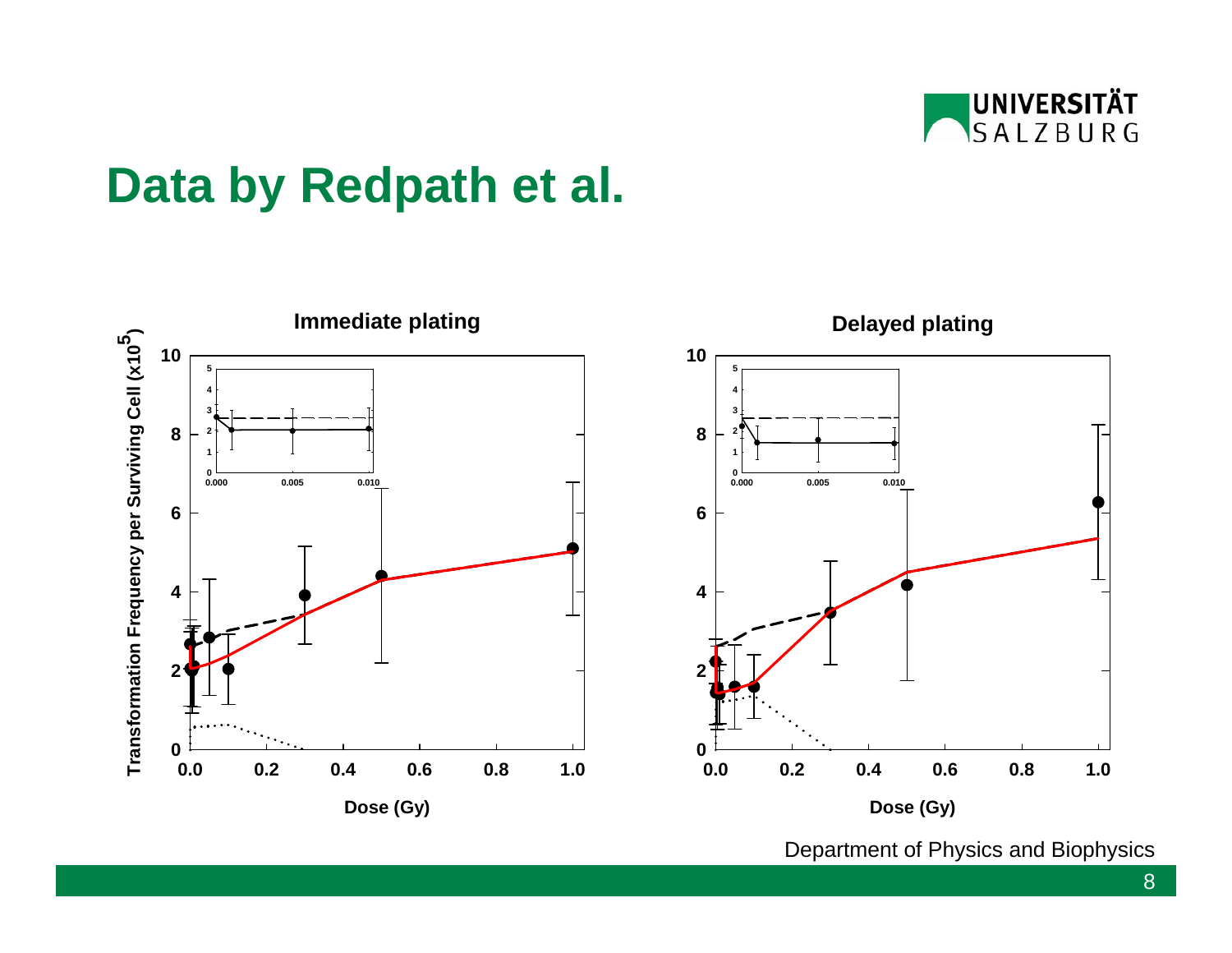## **"Where is uncertainty?"**



Perform local model fit  $\rightarrow$  calculate the 95% CI for best estimated values with

- the Jacobian matrix, *i*  $\frac{1}{i}$   $\frac{1}{i}$   $= 1, \ldots, m; j = 1, \ldots, n$  *m* $J_f = \frac{\partial f_i}{\partial \hat{\Omega}}$  $1,..., m; j=1,...,$ = $=$  1,…, *m*,  $=$  $=\left(\frac{\partial f_i}{\partial \hat{\beta}_j}\right)$ 
	- numerical model solutions, *fi*, (i.e. TFSC*i*),
	- best estimated values,  $\hat{\bm{\beta}}_{j}$ , of free model parameters
- $\blacksquare$ the residuals (measured TFSC – model predicted TFSC)

i… # of data points (i.e. residuals), j… # of free parameters

 $\delta \propto 95\%$ -tile of Student's t distribution with v degrees of freedom;  $v = #$  of residuals - # of free parameters.

95% Cl = [ $\hat{\beta}$  -  $\delta$ ;  $\hat{\beta}$  -  $\delta$ ]  $\hat{\beta}$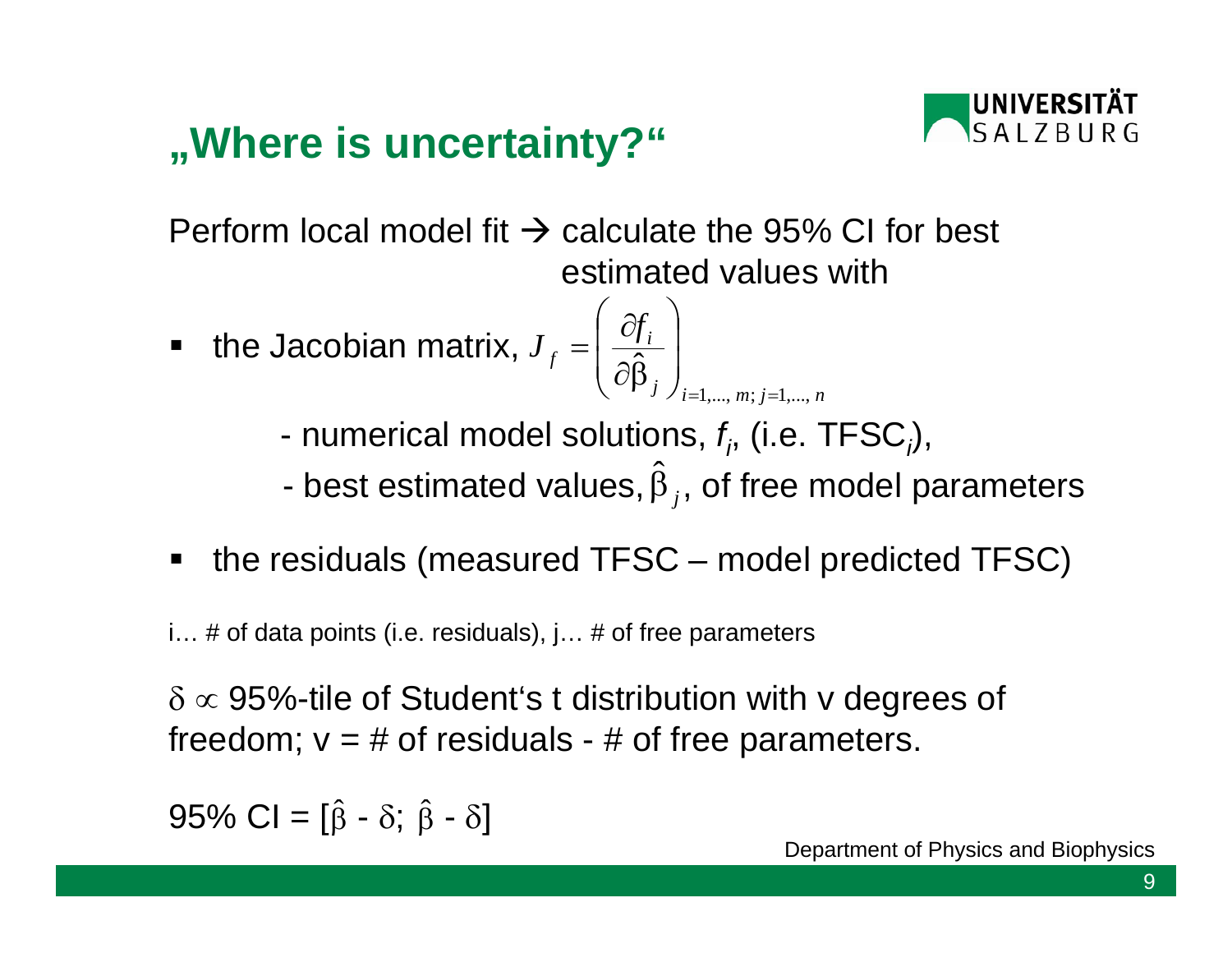

## **Data by Redpath et al.**

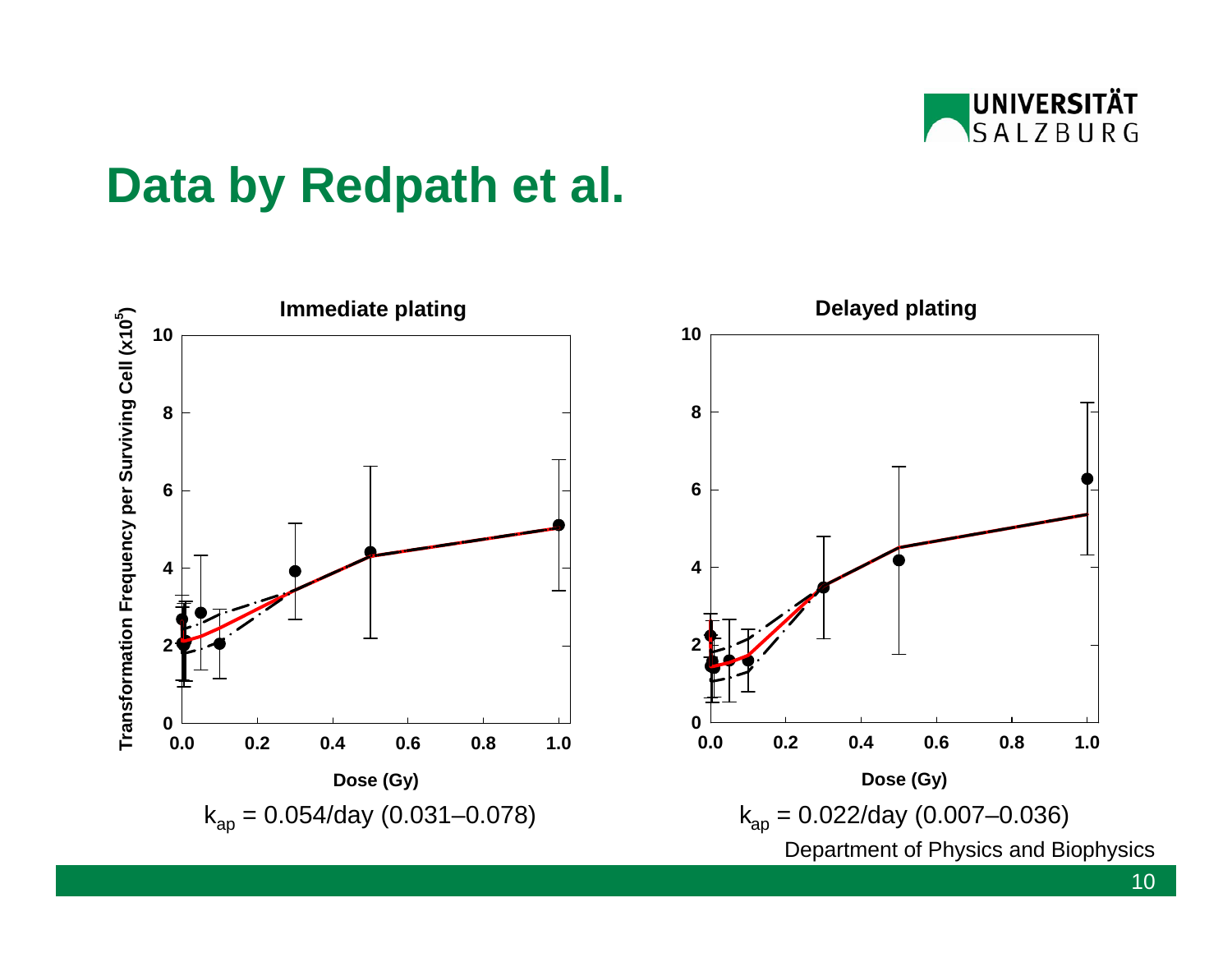

## **Data by Nagasawa and Little**

Mutat Res. 2002,  $\alpha$ -particles (112 keV/ $\mu$ m), CHO and xrs-5

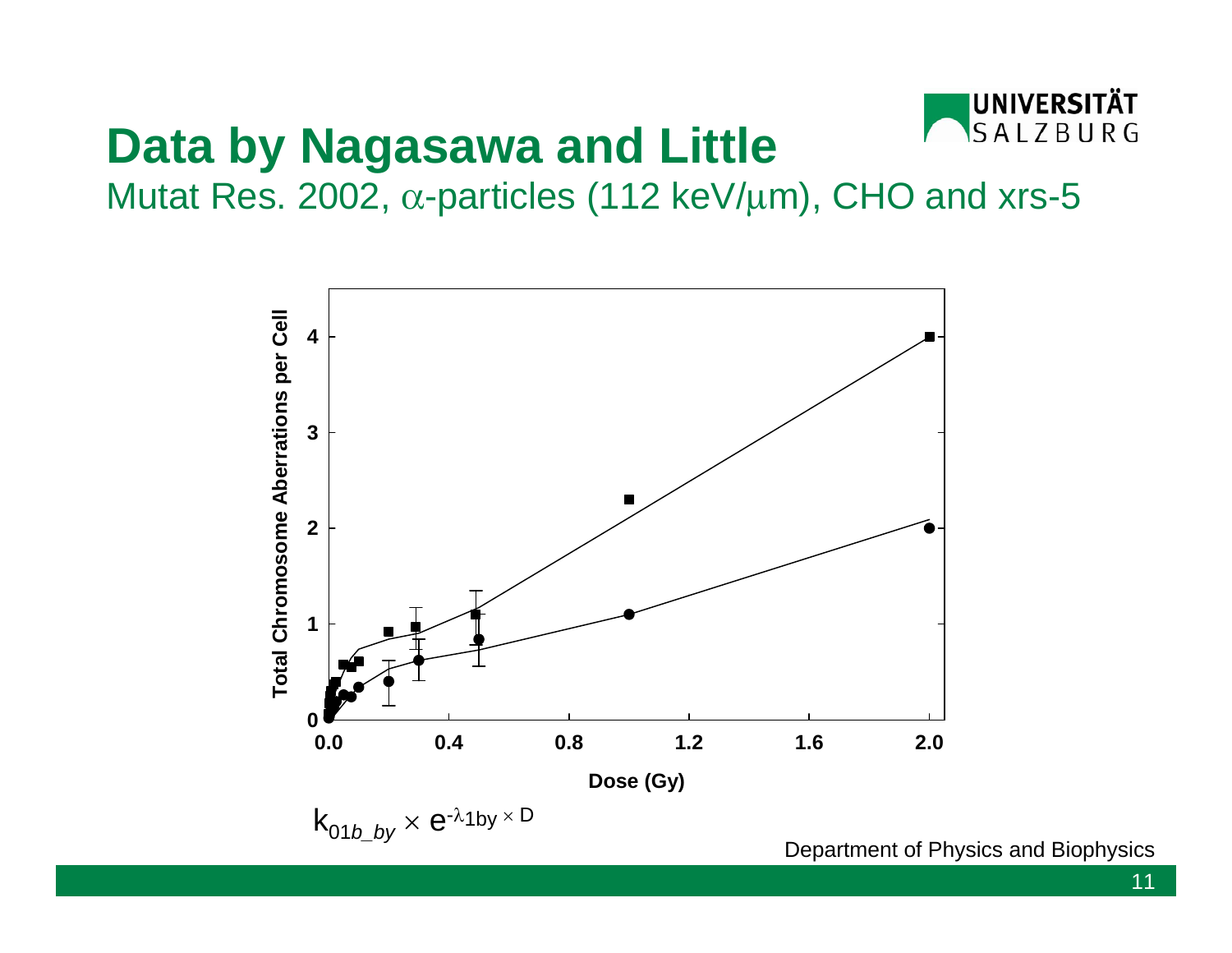#### **Data by Nagasawa and Little**



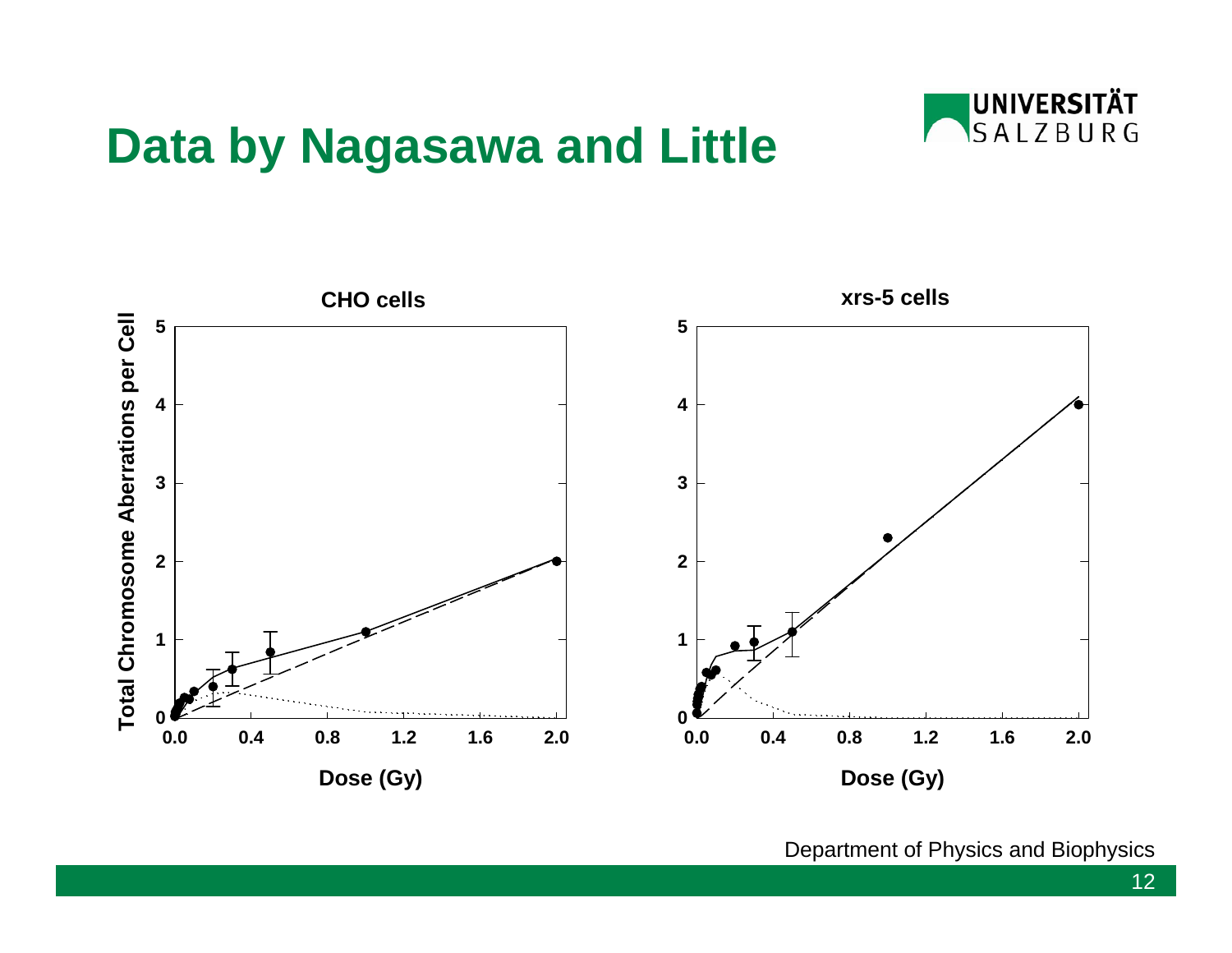#### **Data by Nagasawa and Little**



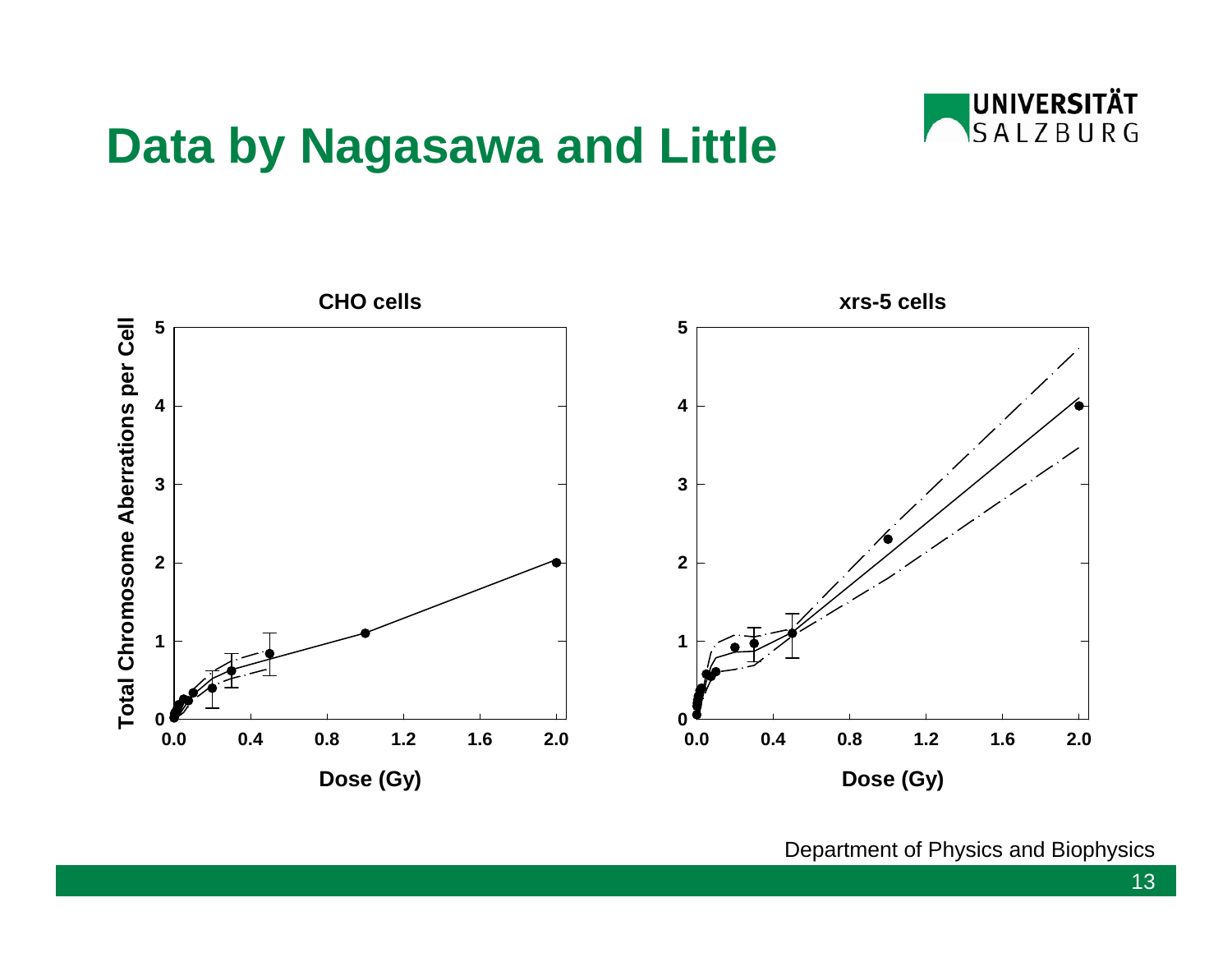

## **Data by R.C. Miller et al.**

Radiat Res. 1995, <sup>α</sup>-particles (150 keV/ µm), C3H 10T1/2

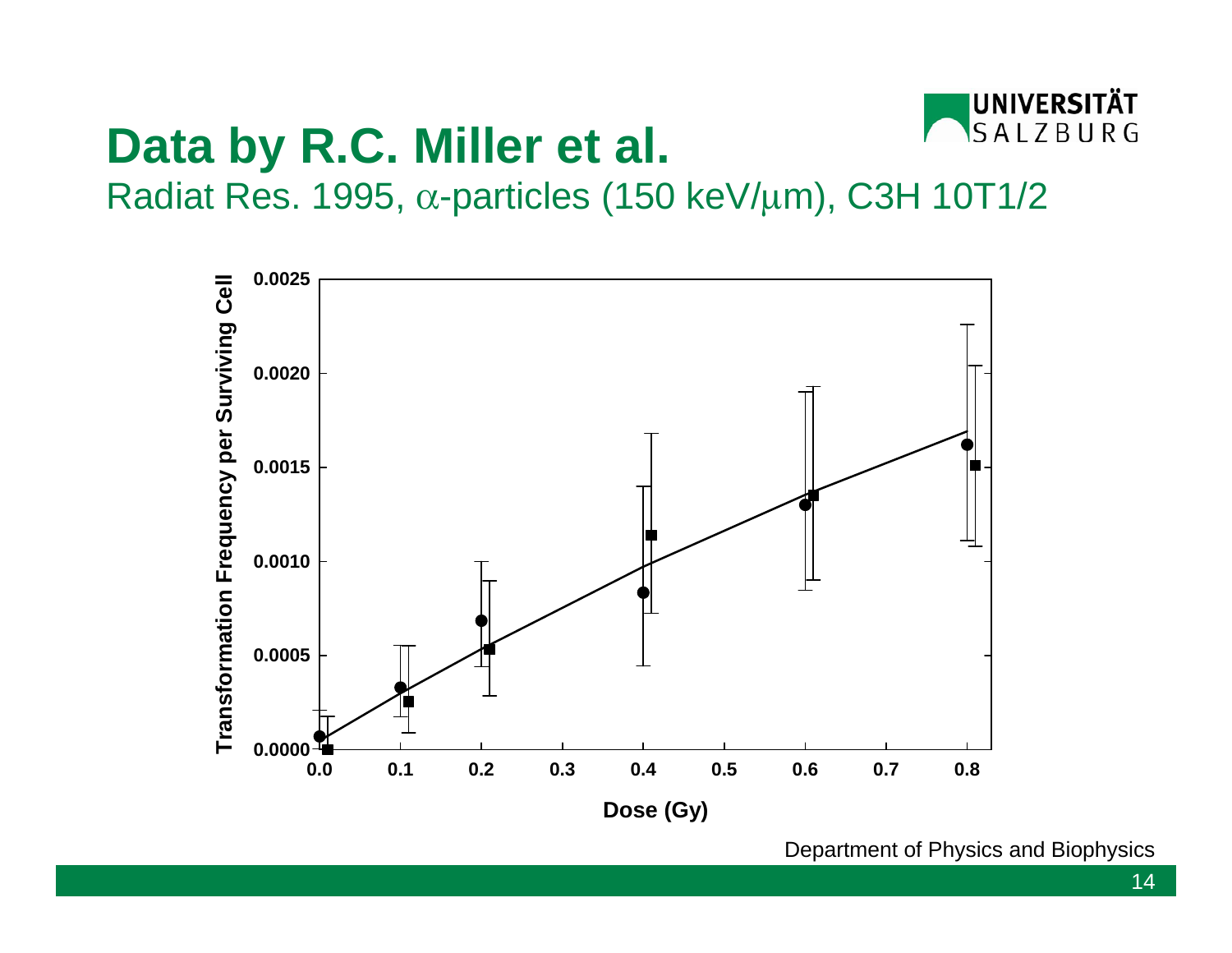

#### **Data by R.C. Miller et al.**

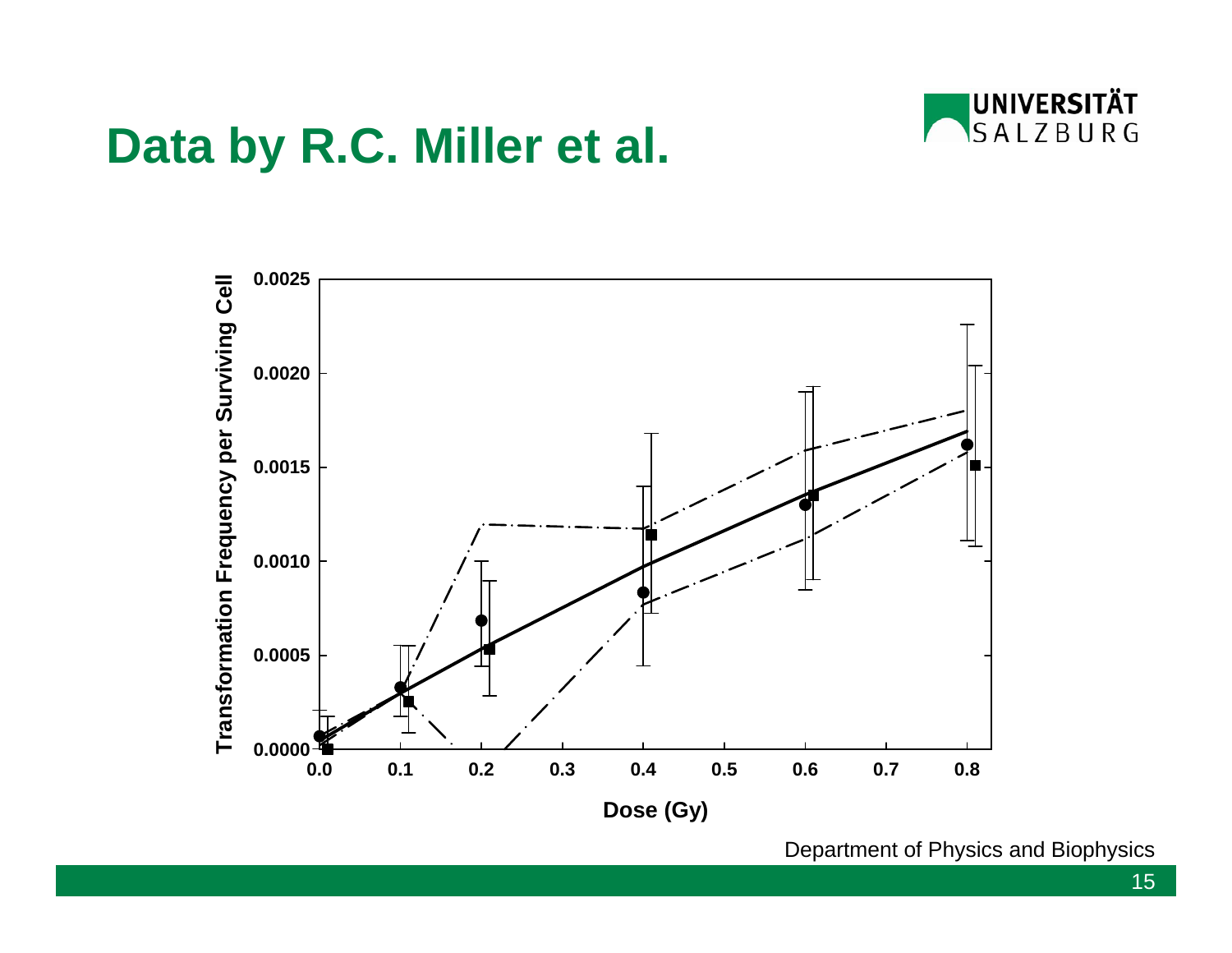

## **New model for neopl. transformation**

#### **Cellular level**

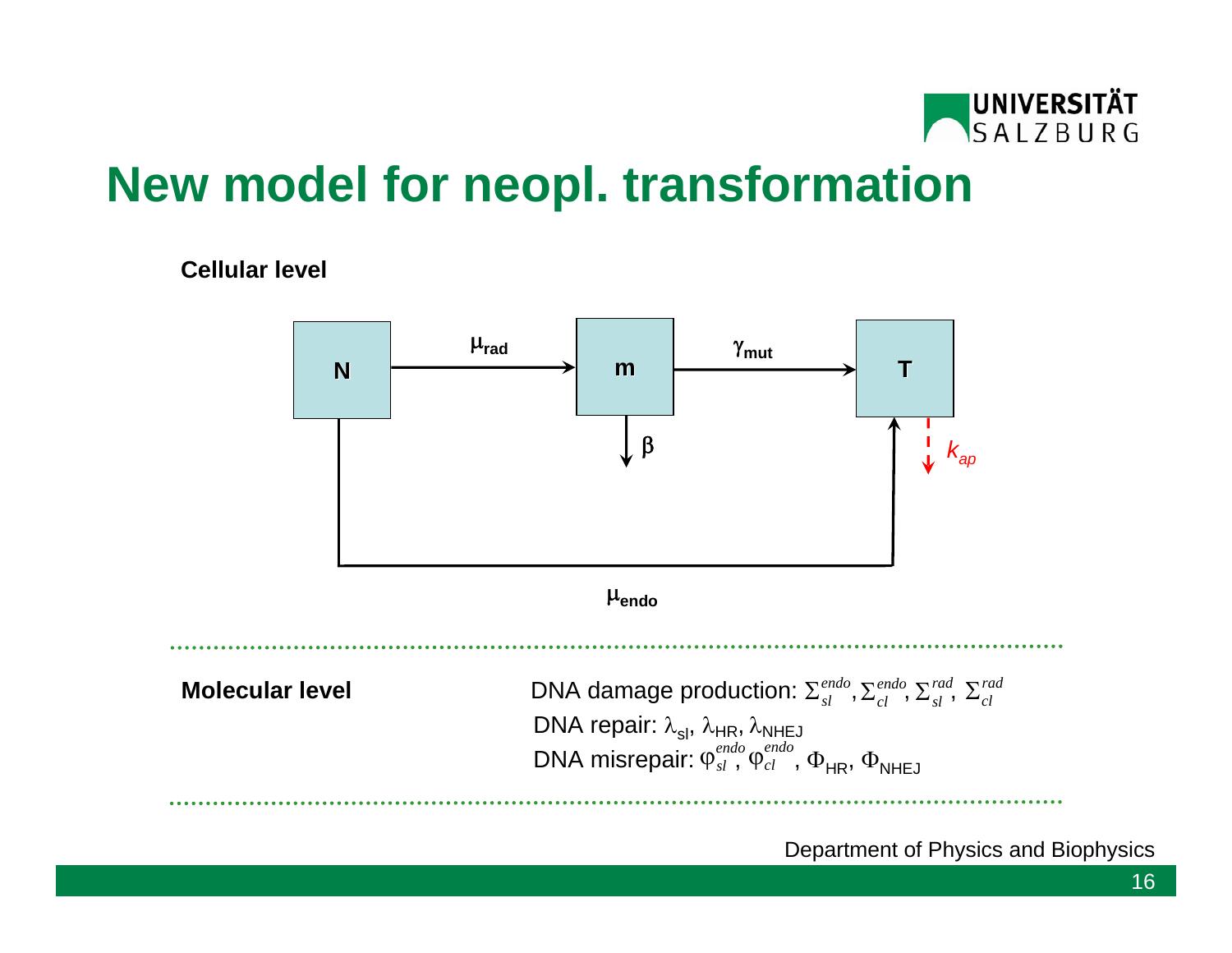

## **Low Dose HRS and IRR**



IR model:  $SF = exp{-\alpha_r[1+(\alpha_s/\alpha_r) -1)exp(-D/D_c)]D - \beta_1D^2}$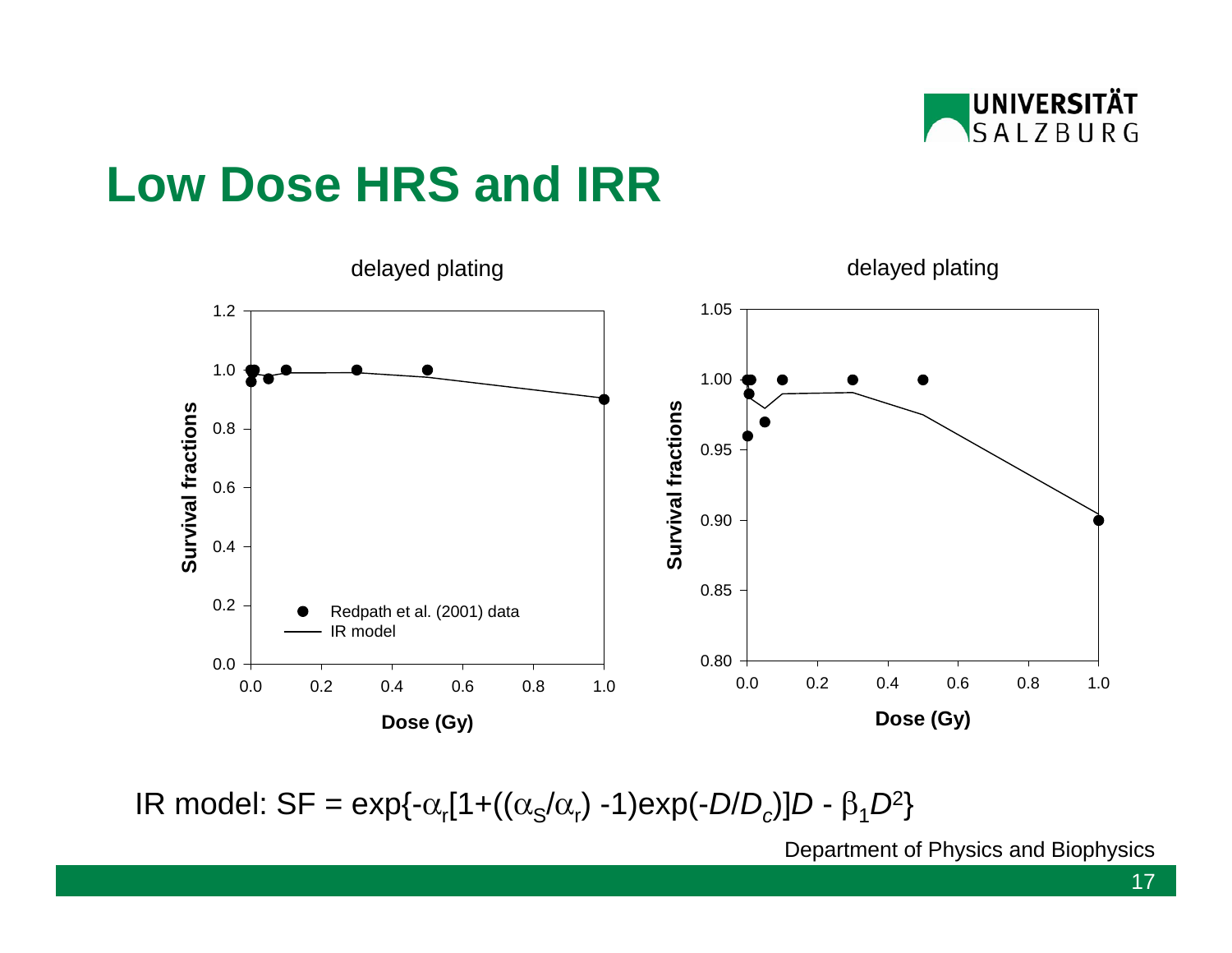

## **Bystander-induced apoptosis**

- $\blacksquare$ **P**rotective **A**poptosis-**M**ediated process (PAM)
- $\blacksquare$ PAM can eliminate transformed cells

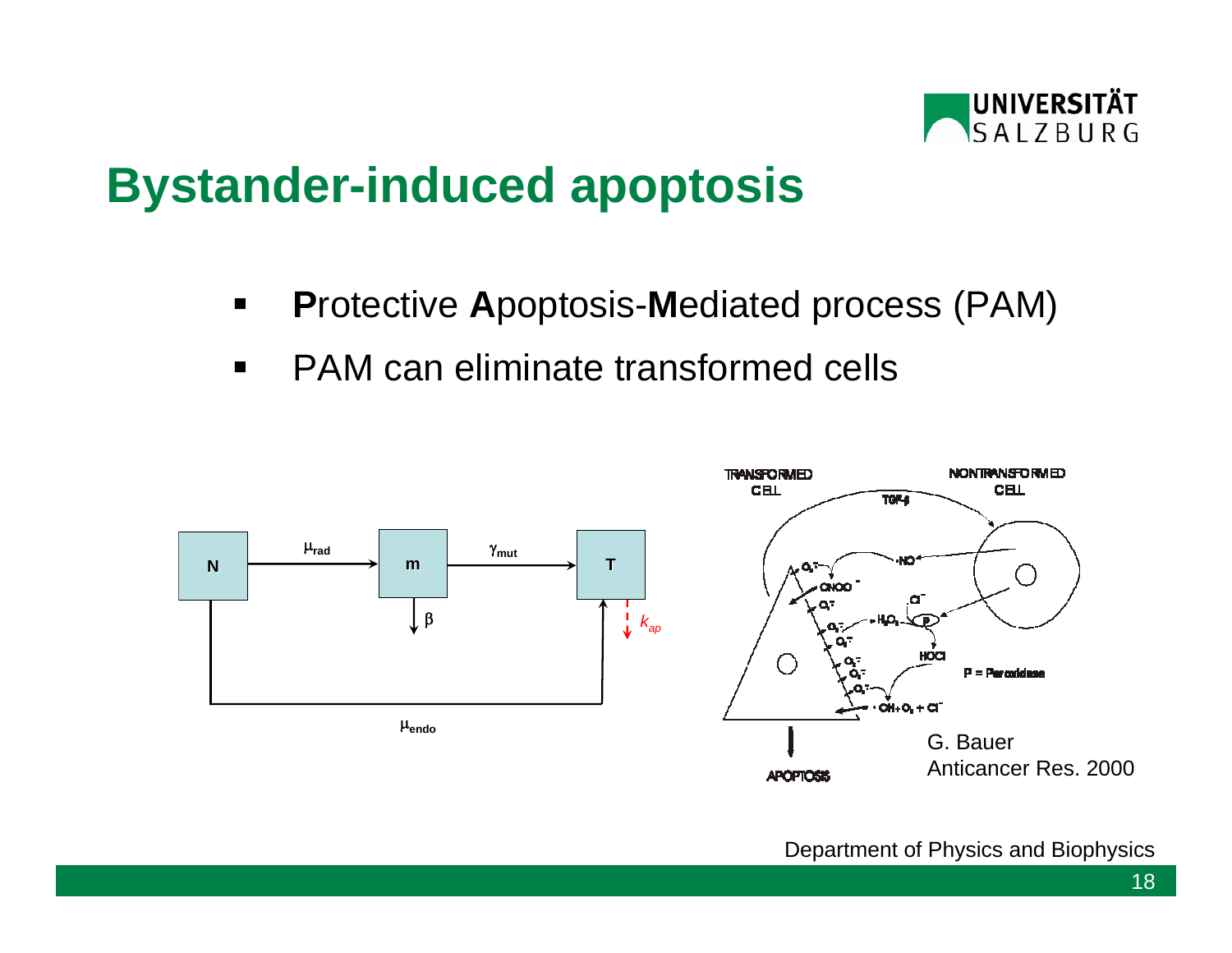

#### **Model fits**



19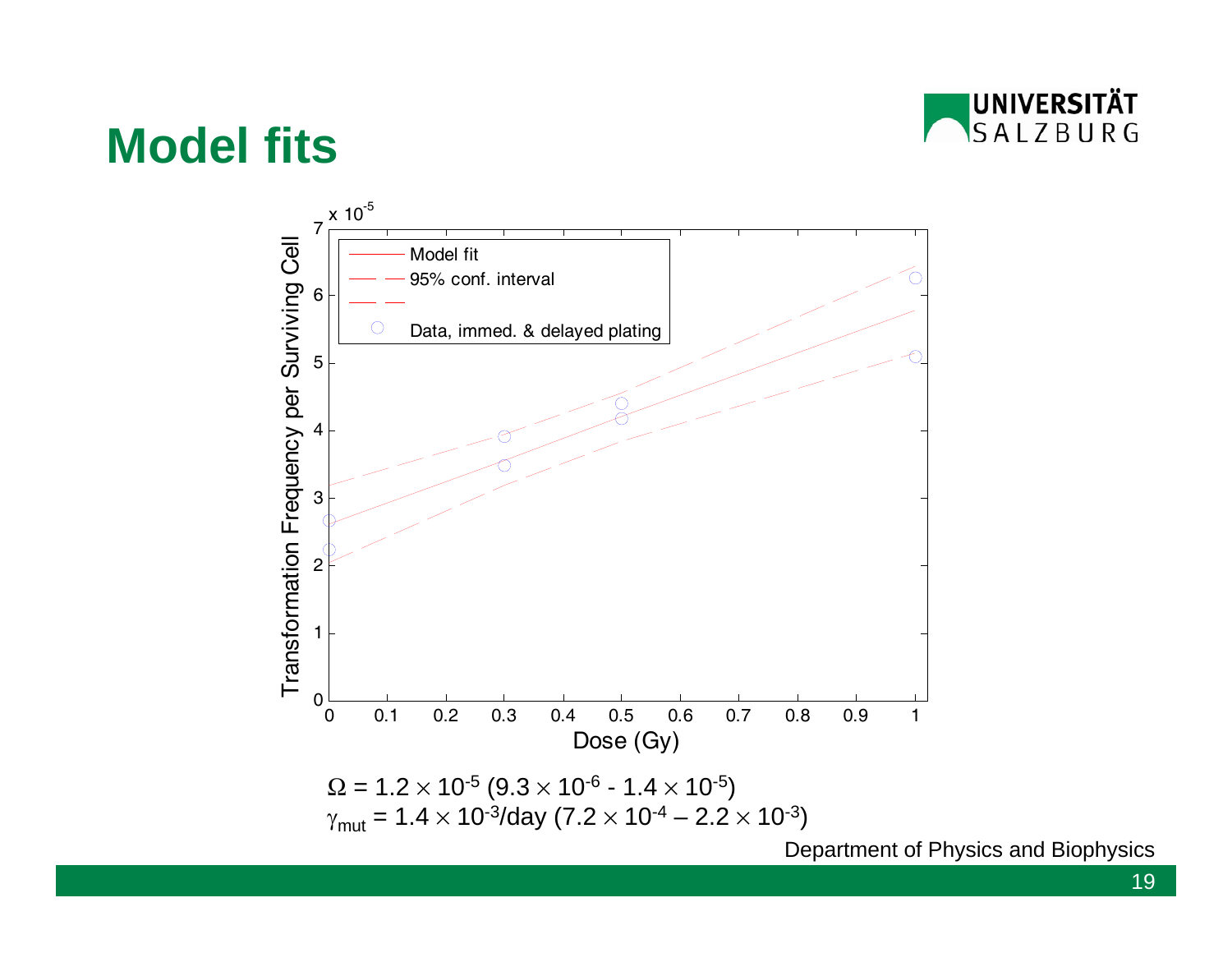

## **Monte Carlo simulations**



200 forward simulations with allowed uncertainties in  $\lambda_{HR}$ ,  $\lambda_{NHEJ}$ , and  $\lambda_{sl}$ .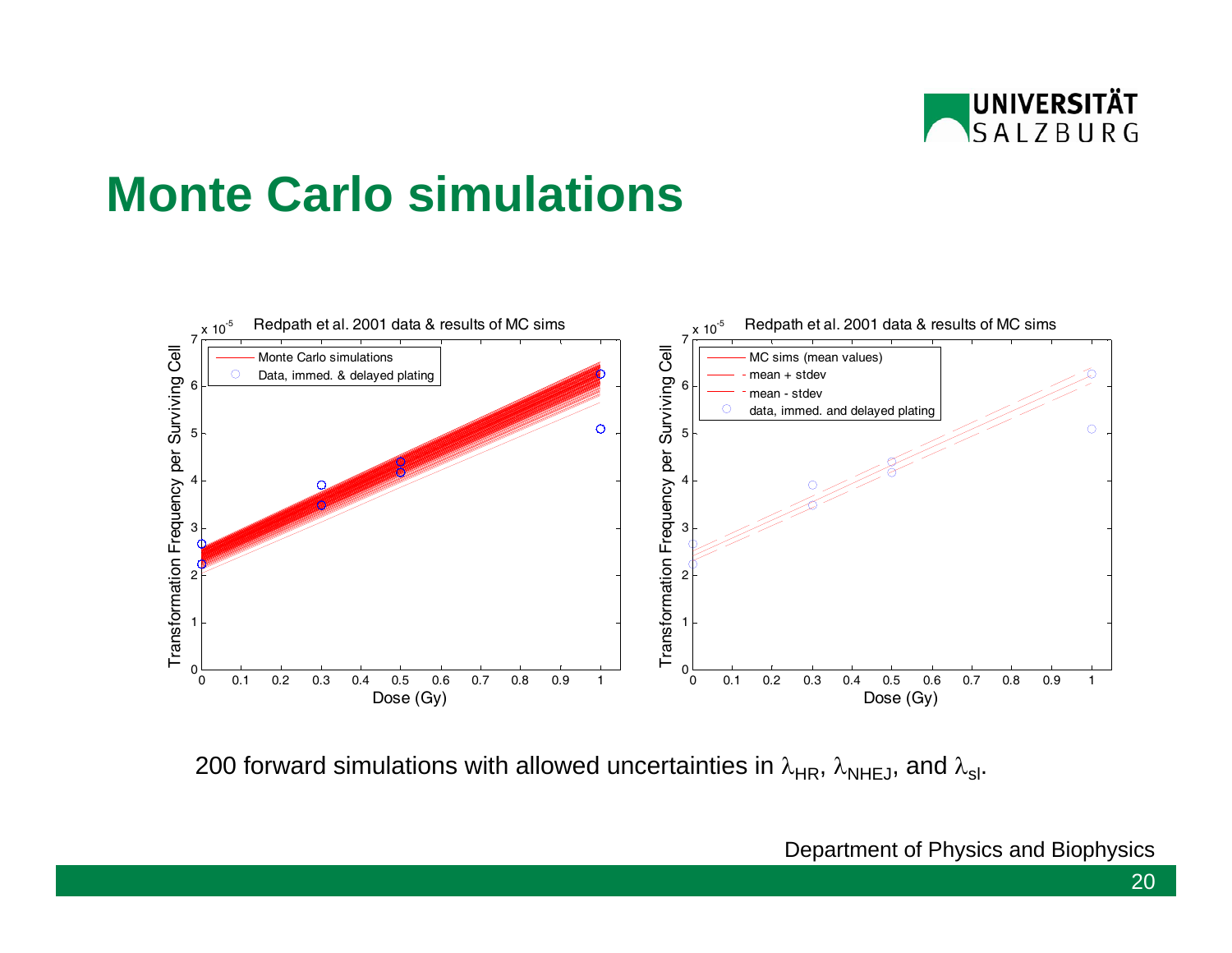

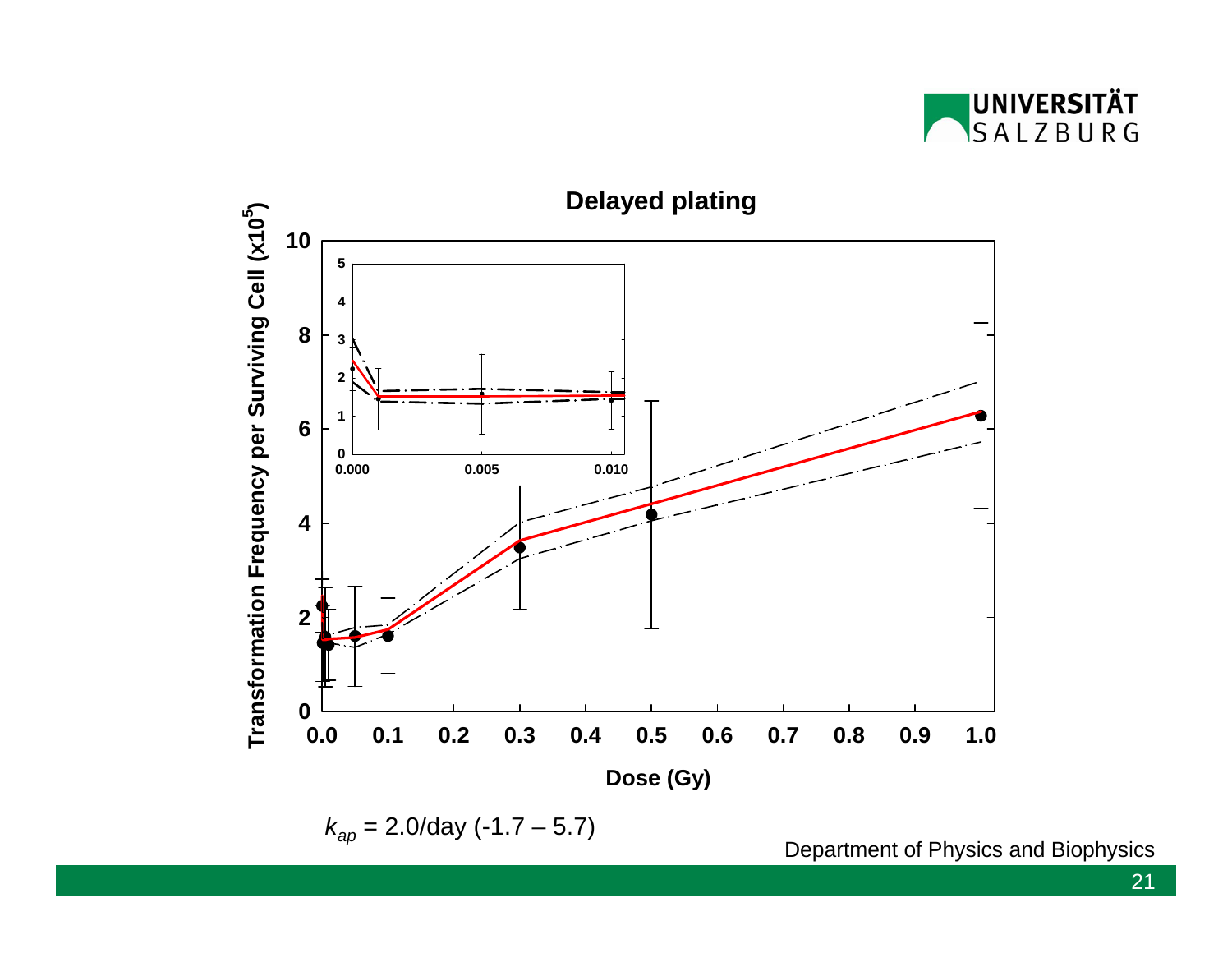

## **Conclusions**

- SVM successfully equipped with algorithms that allow to calculate 95% CI for model predictions and best estimated values
- $\blacksquare$  New compartment model for *in vitro* neoplastic transformation
- $\blacksquare$  Model has system-biological aspects and contains
	- endogenous and radiation-induced lesions
	- -DSB repair via HR and NHEJ
	- misrepair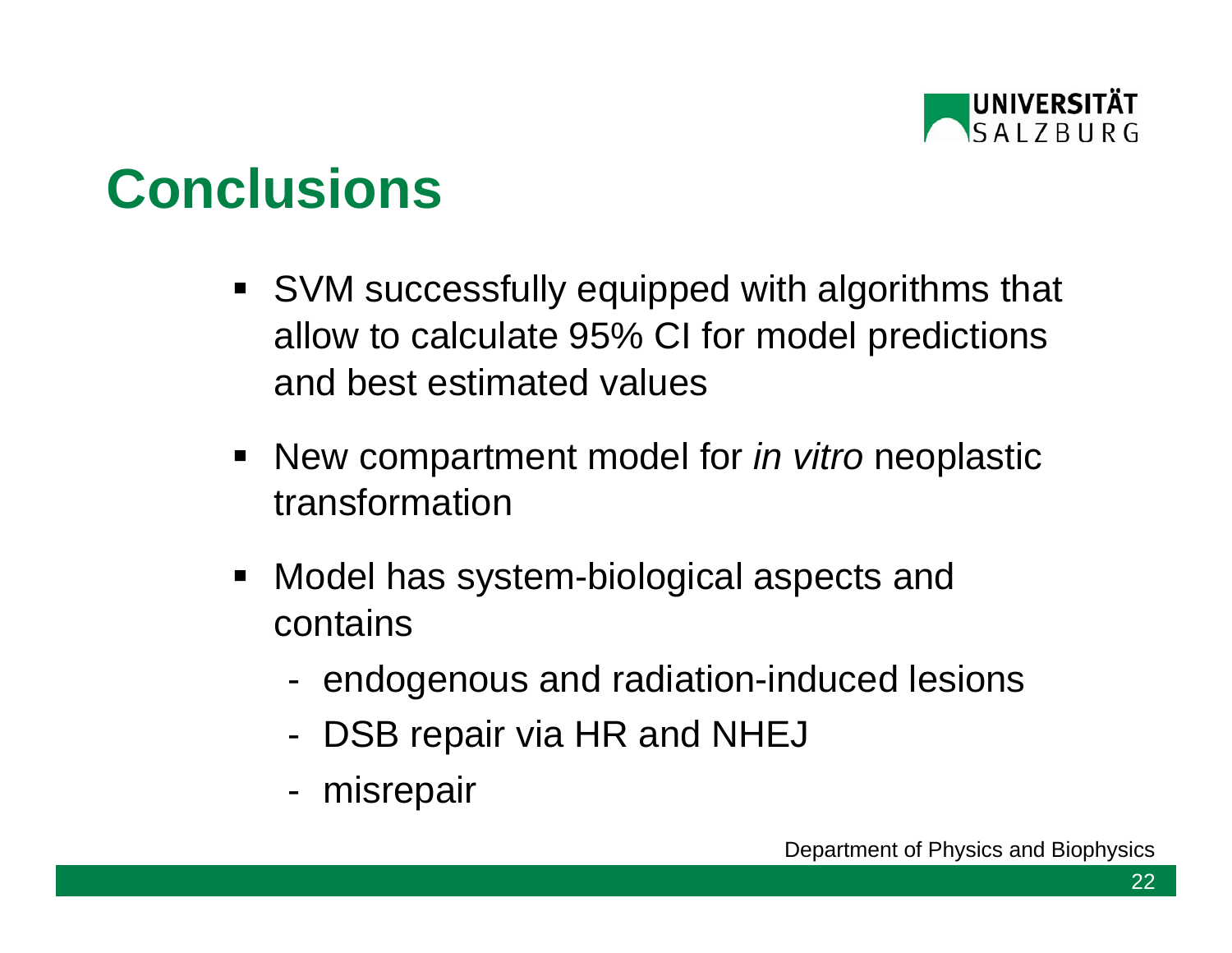

## **Conclusions**

- low dose HRS/IRR
- bystander-induced apoptosis
- $\blacksquare$  Model successfully equipped with algorithms that allow to calculate 95% CI for model predictions and best estimated values
- Model made stochastic via Monte Carlo methods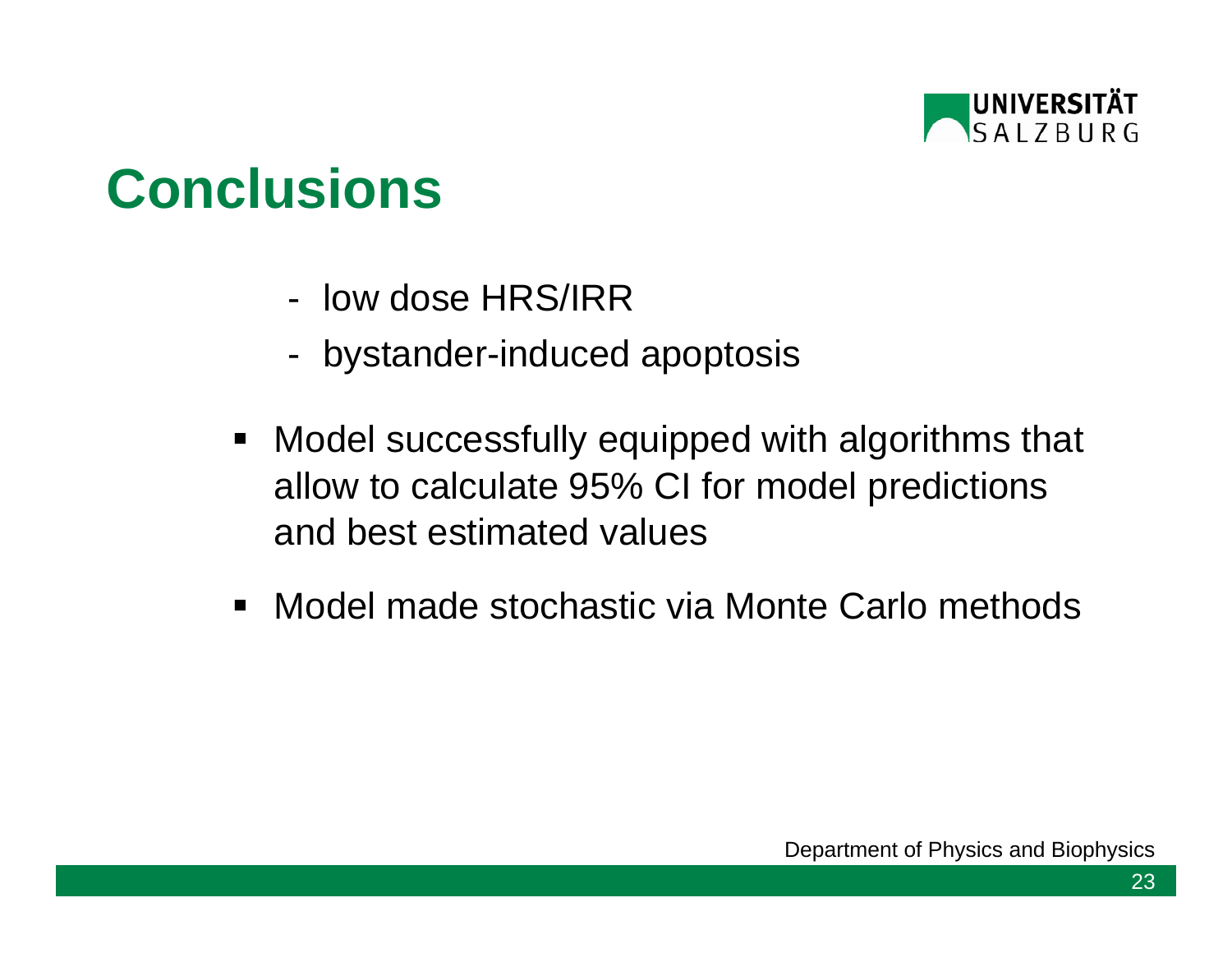## **Outlook**



- $\blacksquare$  Work towards model that contains all mechanismsthat are rate-limiting and essential at low doses:
	- Low dose HRS/IRR
	- -Genomic Instability
	- endogenous DNA lesions
	- inducible repair
	- radical scavenging
	- protective bystander effects
	- detrimental bystander effects
	- -**Stochasticity**
	- -Uncertainty ranges